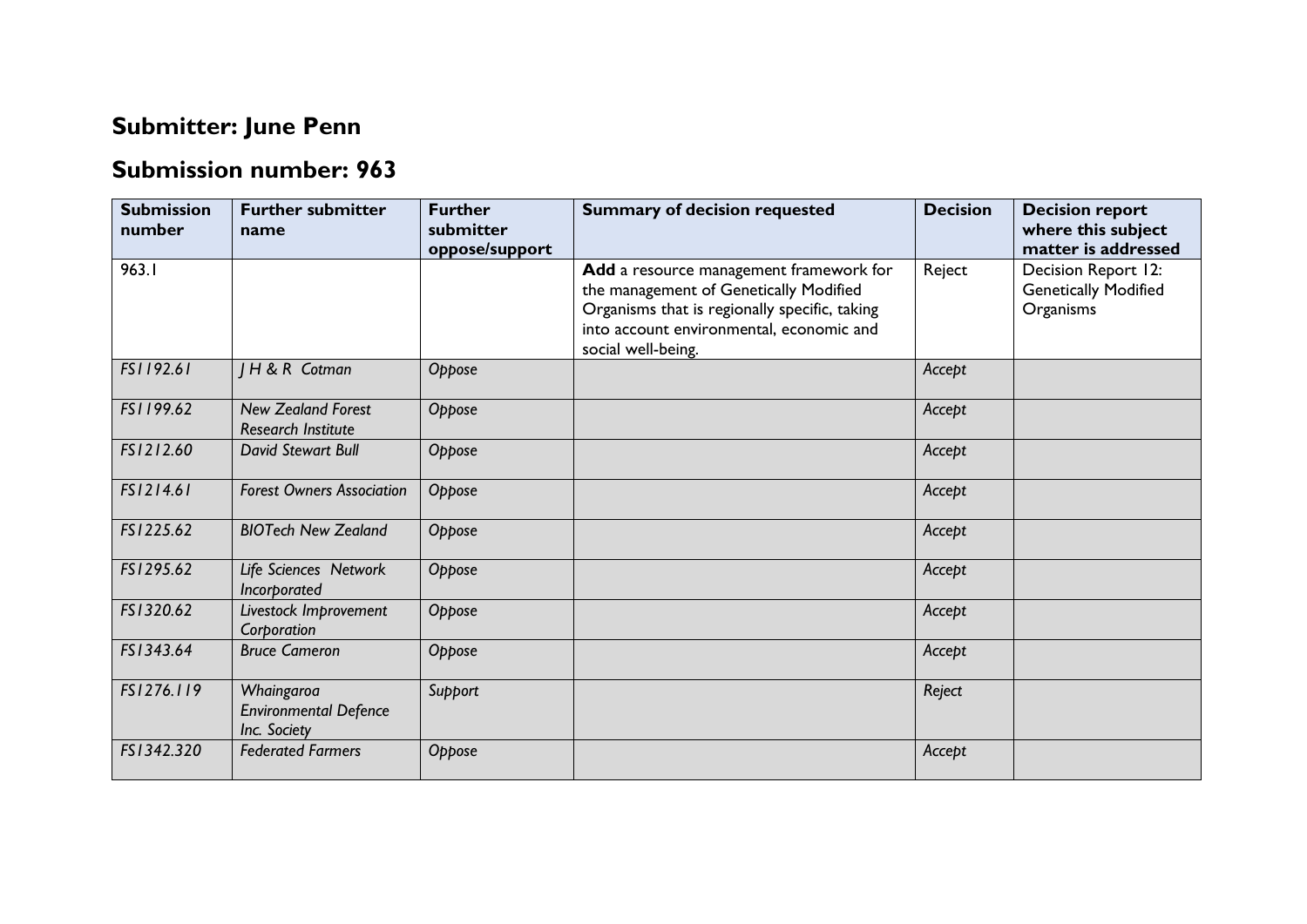| <b>Submission</b><br>number | <b>Further submitter</b><br>name                           | <b>Further</b><br>submitter<br>oppose/support | <b>Summary of decision requested</b>                                                                                                                                                                                                                               | <b>Decision</b> | <b>Decision report</b><br>where this subject<br>matter is addressed |
|-----------------------------|------------------------------------------------------------|-----------------------------------------------|--------------------------------------------------------------------------------------------------------------------------------------------------------------------------------------------------------------------------------------------------------------------|-----------------|---------------------------------------------------------------------|
| 963.2                       | June Penn                                                  | Oppose                                        | Add strong precautionary and prohibitive<br>provisions, policies and rules relating to<br>Genetically Modified Organisms that are the<br>same or similar to those in the Far North<br>District Plan, the Whangarei District Plan and<br>the Auckland Unitary Plan. | Reject          | Decision Report 12:<br><b>Genetically Modified</b><br>Organisms     |
| FS1192.62                   | <b>IH&amp;R</b> Cotman                                     | Oppose                                        |                                                                                                                                                                                                                                                                    | Accept          |                                                                     |
| FS1199.63                   | <b>New Zealand Forest</b><br><b>Research Institute</b>     | Oppose                                        |                                                                                                                                                                                                                                                                    | Accept          |                                                                     |
| FS1212.61                   | <b>David Stewart Bull</b>                                  | Oppose                                        |                                                                                                                                                                                                                                                                    | Accept          |                                                                     |
| FS1214.62                   | <b>Forest Owners Association</b>                           | Oppose                                        |                                                                                                                                                                                                                                                                    | Accept          |                                                                     |
| FS1225.63                   | <b>BIOTech New Zealand</b>                                 | Oppose                                        |                                                                                                                                                                                                                                                                    | Accept          |                                                                     |
| FS1295.63                   | Life Sciences Network<br>Incorporated                      | Oppose                                        |                                                                                                                                                                                                                                                                    | Accept          |                                                                     |
| FS1320.63                   | Livestock Improvement<br>Corporation                       | Oppose                                        |                                                                                                                                                                                                                                                                    | Accept          |                                                                     |
| FS1343.65                   | <b>Bruce Cameron</b>                                       | Oppose                                        |                                                                                                                                                                                                                                                                    | Accept          |                                                                     |
| FS1276.120                  | Whaingaroa<br><b>Environmental Defence</b><br>Inc. Society | Support                                       |                                                                                                                                                                                                                                                                    | Reject          |                                                                     |
| FS1342.321                  | <b>Federated Farmers</b>                                   | Oppose                                        |                                                                                                                                                                                                                                                                    | Accept          |                                                                     |
| 963.3                       |                                                            |                                               | Amend the Proposed District Plan so that all<br>consents/activities that would require<br>exemption from plan rules would be publicly                                                                                                                              | Reject          | Decision Report 12:<br><b>Genetically Modified</b><br>Organisms     |